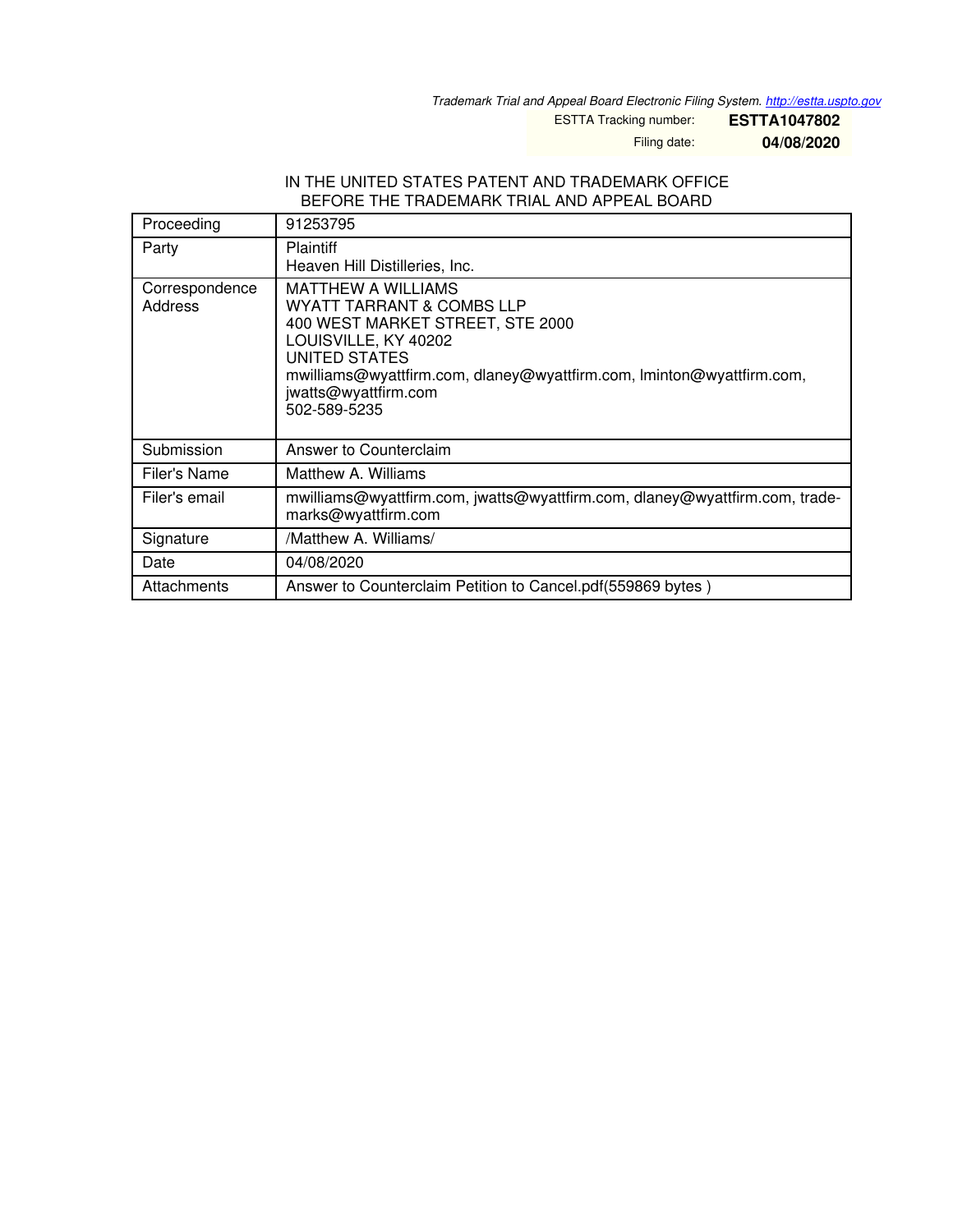# IN THE UNITED STATES PATENT AND TRADEMARK OFFICE BEFORE THE TRADEMARK TRIAL AND APPEAL BOARD

In the Matter of Application Serial No. 88468304 for DANT & HEAD

Published in the Official Gazette October 8, 2019

| $- - - - - -$                   | X                    |                         |
|---------------------------------|----------------------|-------------------------|
| HEAVEN HILL DISTILLERIES, INC., | ÷                    |                         |
|                                 | ÷                    | OPPOSITION NO. 91253795 |
| Opposer,                        | $\ddot{\cdot}$       |                         |
|                                 | ÷                    |                         |
| ۷.                              | $\ddot{\cdot}$       |                         |
|                                 | $\ddot{\phantom{a}}$ |                         |
| LOG STILL DISTILLING, LLC       | $\ddot{\cdot}$       |                         |
|                                 | $\ddot{\phantom{a}}$ |                         |
| Applicant.                      | ٠                    |                         |
|                                 | X                    |                         |

# OPPOSER'S ANSWER TO APPLICANT'S COUNTERCLAIM

Heaven Hill Distilleries, Inc. ("Opposer"), by counsel, for its Answer to the Counterclaim

filed by Log Still Distilling, LLC ("Applicant"), hereby alleges and states as follows:

### **FIRST DEFENSE**

The Counterclaim, in whole or in part, fails to state a claim upon which relief may be

granted and, therefore, should be dismissed.

## **SECOND DEFENSE**

The Counterclaim fails to plead Applicant's standing to bring its Counterclaim Petition to

Cancel Opposer's Registration Number 376057.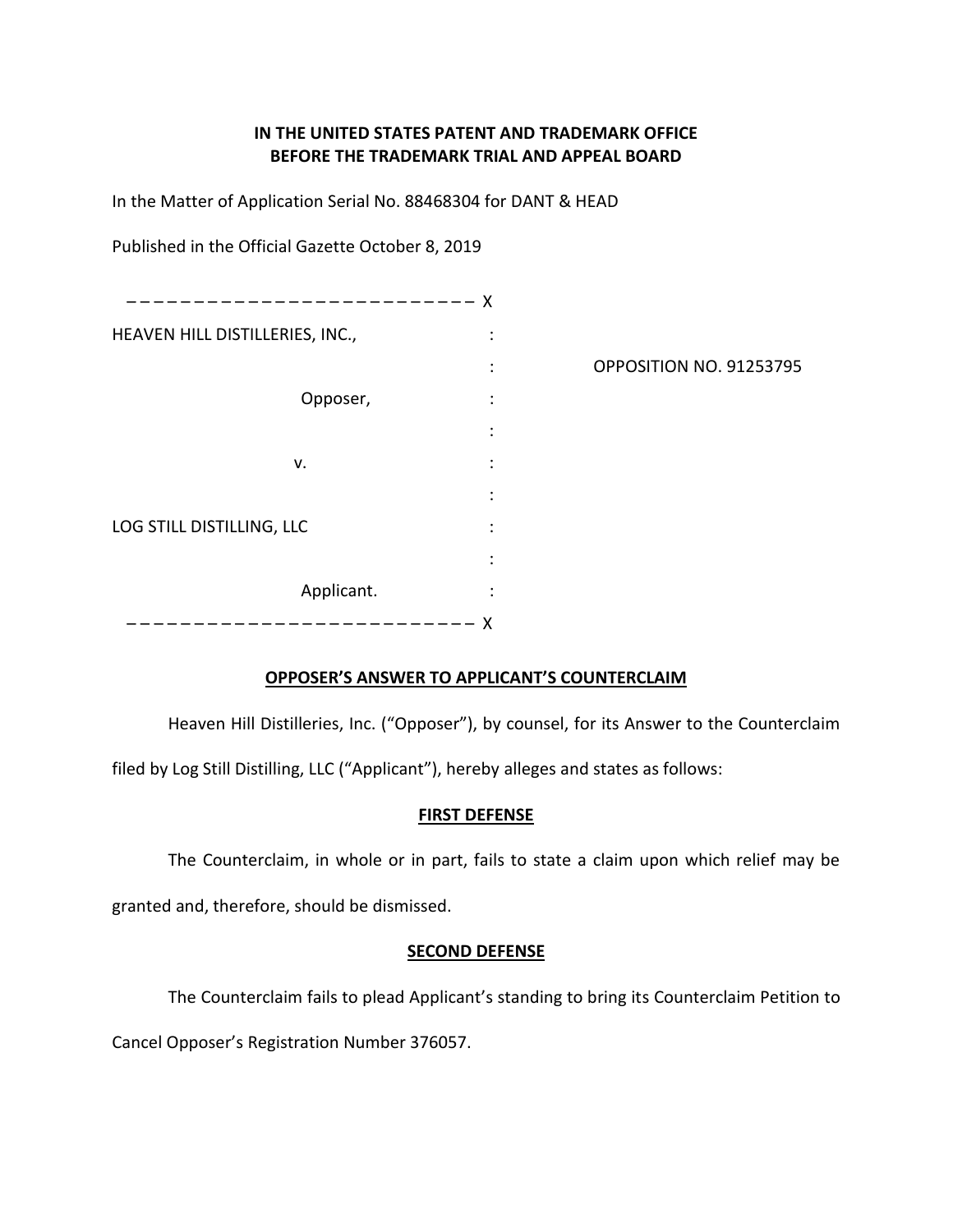#### THIRD DEFENSE

Applicant's claims are barred in whole or in part because there is no factual basis to support a claim of abandonment of Opposer's Registration Number 376057.

#### **FOURTH DEFENSE**

Applicant's claims are barred in whole or in part based on the United States Patent and Trademark Office's acceptance of Opposer's Section 8 declarations and Section 9 renewals of Opposer's Registration Number 376057.

### **FIFTH DEFENSE**

Applicant's claims are barred in whole or in part by the doctrine of unclean hands.

#### **SIXTH DEFENSE**

Opposer reserves the right to assert any additional affirmative defense and matters in avoidance, which may be discovered during the course of investigation and discovery.

#### **SEVENTH DEFENSE**

With regard to the specific allegations contained in the Counterclaim, Opposer states as follows:

1. Opposer lacks knowledge and information sufficient to form a belief as to the truth of the

allegations contained in Paragraph 1 of the Counterclaim and therefore denies the same.

2. Opposer admits the allegations contained in Paragraph 2 of the Counterclaim.

3. Opposer admits the allegations contained in Paragraph 3 of the Counterclaim.

4. As to the allegations contained in Paragraph 4 of the Counterclaim, Opposer admits that

it cited three registrations, including Registration Number 320981, Registration Number 376057,

and Registration Number 878428, as a basis for its Notice of Opposition against Applicant under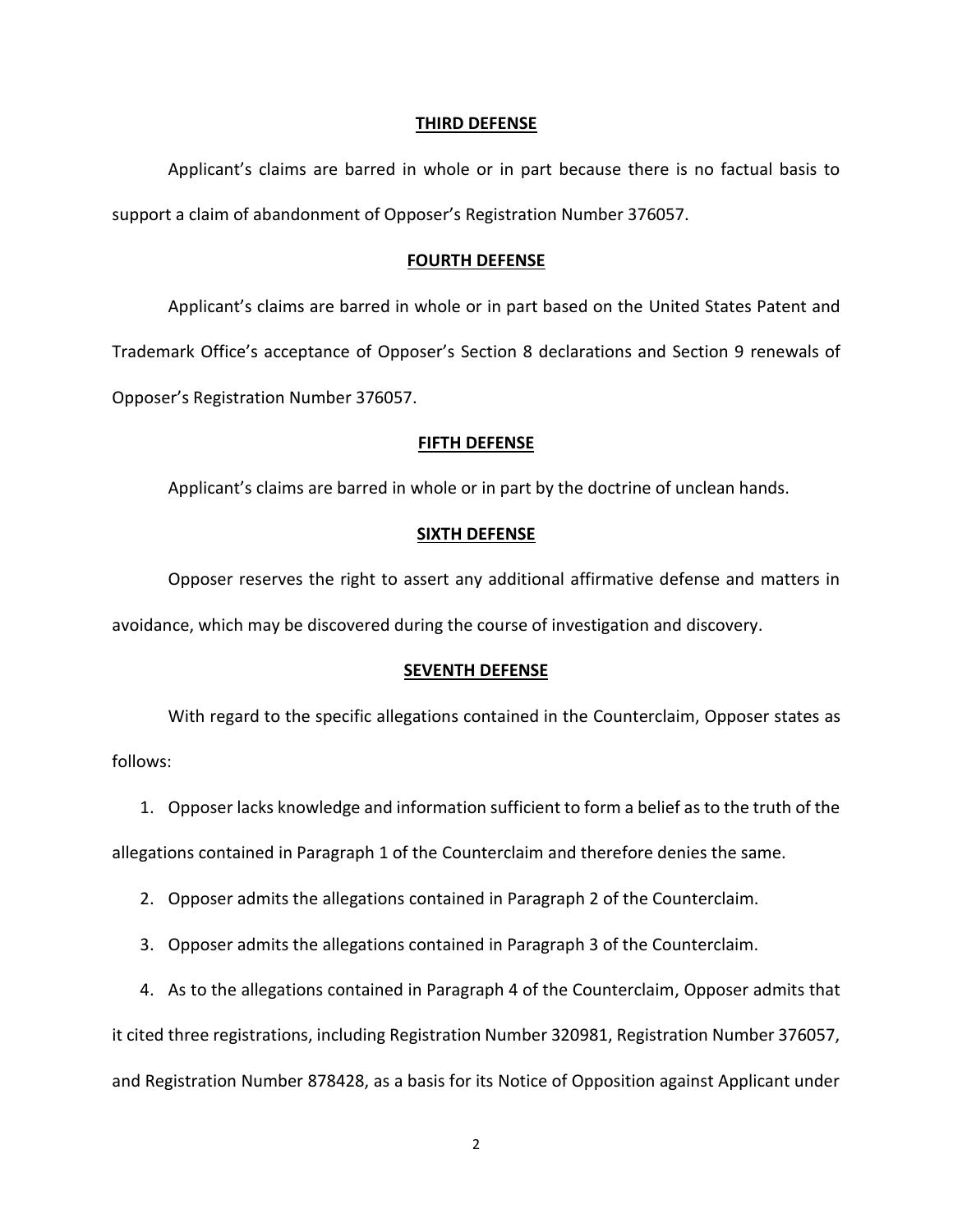Section 2(d) of the Trademark Act. Opposer denies any allegations contained in Paragraph 4 not specifically admitted herein.

5. Opposer denies the allegations contained in Paragraph 5 of the Counterclaim.

6. Opposer lacks knowledge and information sufficient to form a belief as to what Applicant "has searched for" or "has found" as alleged in Paragraph 6 of the Counterclaim and therefore denies the same. Opposer denies the remaining allegations contained in Paragraph 6 of the Counterclaim.

7. Opposer denies the allegations contained in Paragraph 7 of the Counterclaim.

8. Opposer denies the allegations contained in Paragraph 8 of the Counterclaim.

9. Opposer denies the allegations contained in Paragraph 9 of the Counterclaim.

10. Opposer denies the allegations contained in Paragraph 10 of the Counterclaim and specifically denies that Applicant has standing under 15 U.S.C. § 1063(a) as that statute provides standing for a notice of opposition, which is not the appropriate standing for Applicant brining its Counterclaim petition for cancellation.

11. Opposer lacks knowledge or information sufficient to form a belief as to the allegations contained in Paragraph 11 of the Counterclaim and therefore denies the same.

12. Opposer denies that Applicant is entitled to the relief sought in its prayer for relief.

13. Any allegations of the Counterclaim not specifically admitted or otherwise admitted herein are denied.

Dated: April 8, 2020

3